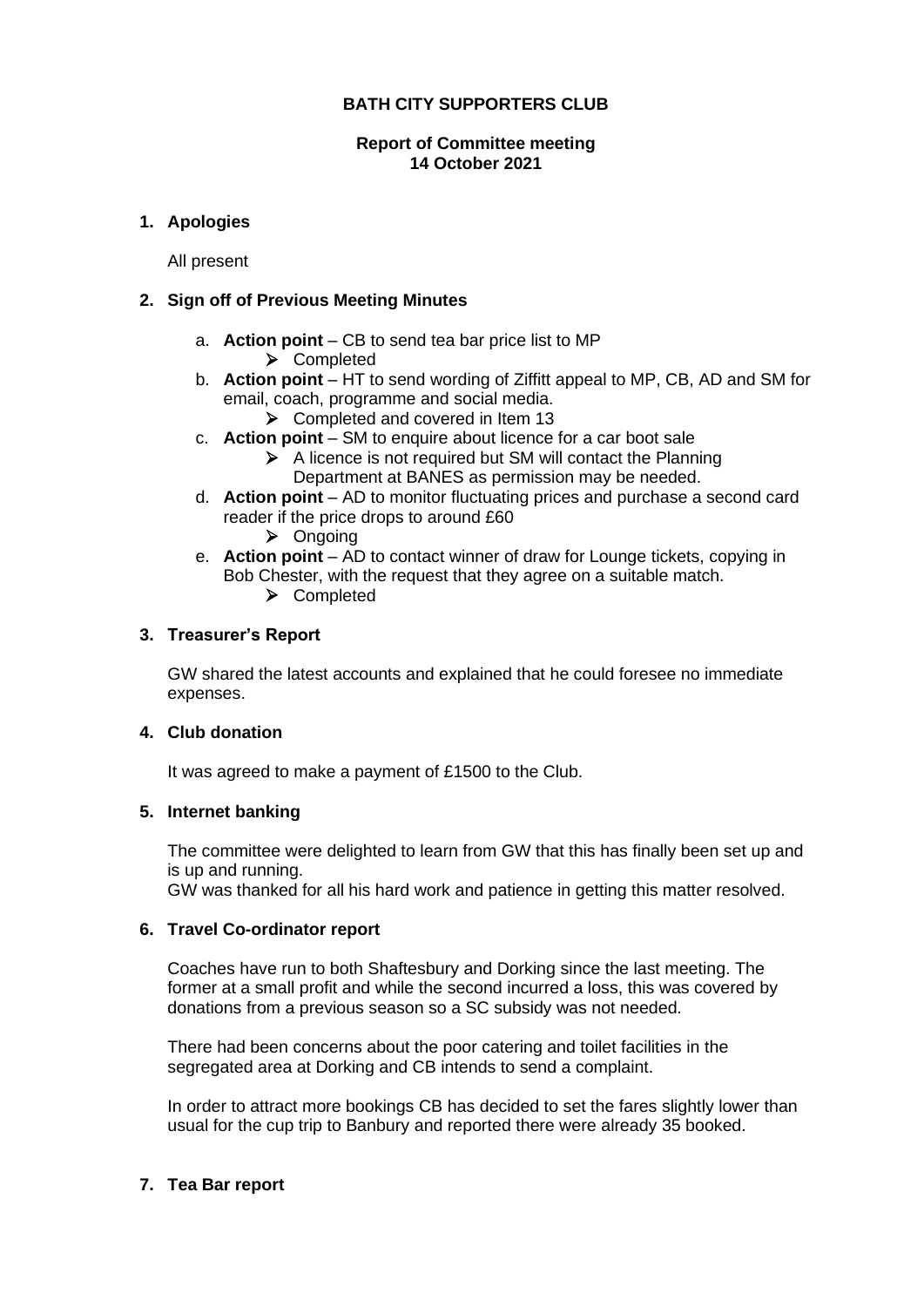The accounts shared prior to the meeting showed takings from the Dartford and Maidstone fixtures totalling £643 and stock purchases of £295. £280 has recently been banked with £170 carried forward.

### **8. Away Day 50/50 + Matchday Draw reports**

AD reported that there have been two online draws since the last meeting with total prize money of £149 and profits of £125.

It was agreed that these draws should coincide with Saturday away league fixtures and not cup/trophy matches.

It was agreed that a 50/50 draw should be held for the upcoming Somerset Cup fixture at TP.

SM explained that LW's request for a wet weather cover will be discussed at Friday's ground maintenance meeting.

### **9. HQ report**

AD reported that there had been no sales of the programmes recently advertised on Ebay so they would be returned to the HQ.

#### **10. Supporters Club Membership report**

AG reported that there are presently 186 members, six more than last season and that 18 of these are 'new'.

### **11. Publicity & Communications report**

Nothing to report.

#### **12. Christmas Draw Launch**

It was confirmed that the Club's lottery licence will cover the draw.

HT confirmed the prizes.

Tickets will be sold electronically and in paper format.

**Action point** – AD to set up online payments page **Action point** – AD to set up QR code facility for home fixtures **Action point** – GW to send AD and CB the necessary wording and licence number required for the tickets.

It was agreed that part of the profits will be donated to the Ben Saunders Foundation. **Action point** – SM to inform Tom Saunders (Ben's father) of the SC's intentions.

## **13. Fundraising & Marketing ideas**

The planned Ziffitt initiative was discussed and it became apparent that many possible donations were likely to be rejected by the app. This could lead to the SC being landed with many useless items and so it was decided to drop the idea.

The latest Easyfundraising total stands at £1800.93 and the bucket collection at £20.94

## **14. Date of next meeting**

Wednesday 10 November